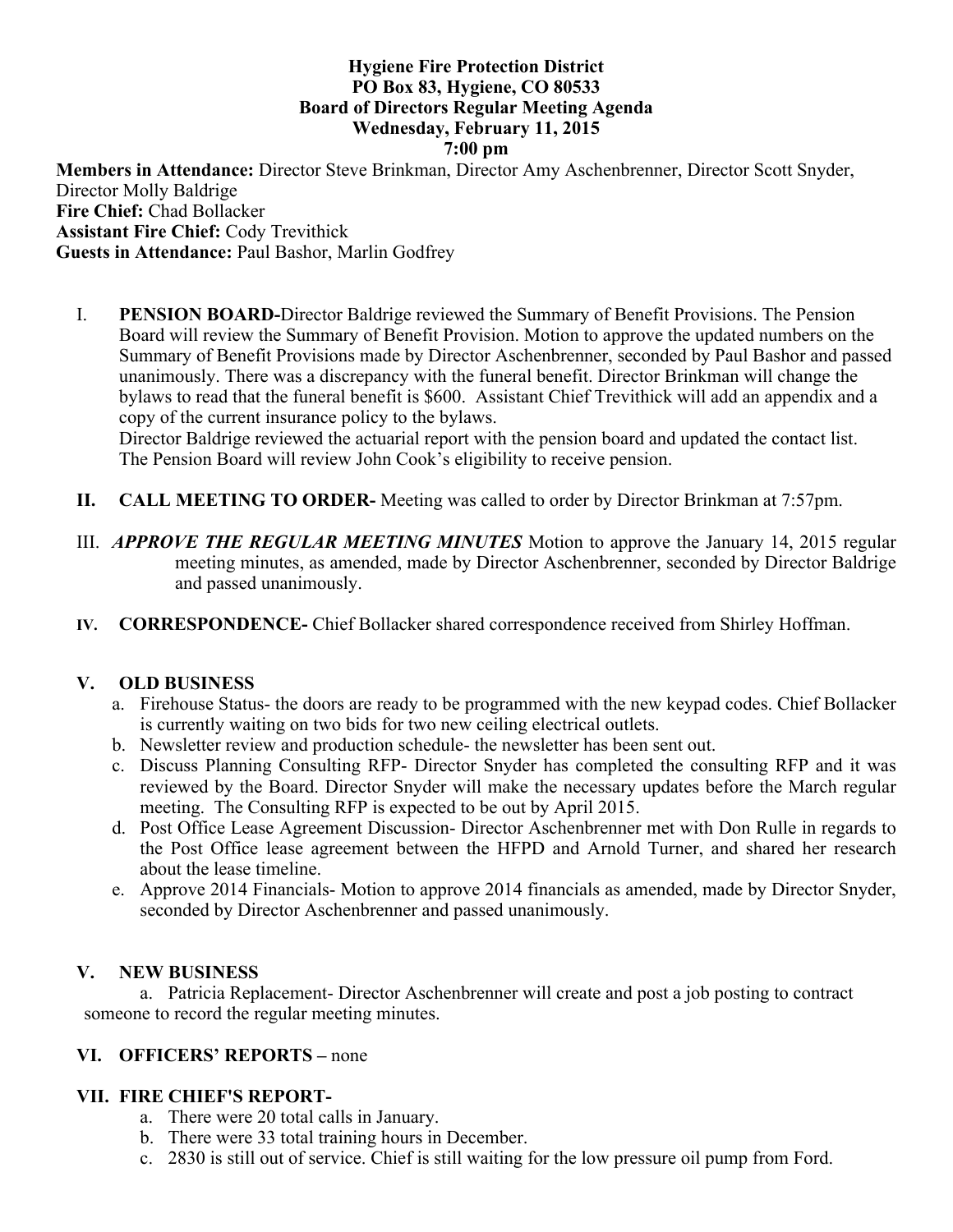- d. Recruiting is still on-going.
- e. Mutual Aid Agreement Chief Bollacker provided a copy of a general mutual aid agreement to be used by the HFPD. Director Aschenbrenner made a motion to approve the Mutual Aid Agreement, seconded by Director Baldrige and passed unanimously.
- f. Director Aschenbrenner made a motion to authorize Chief Bollacker to sign all mutual aide agreements on behalf of the HFPD, seconded by Director Baldrige, passed unanimously.
- g. There will be three ice rescue trainings during the month of February
- h. The annual Pancake Supper will be held on February 28.
- i. HFPD has started hosting small kid birthday parties.
- j. There will be a wild land fire ignition class held in March. An EMR class will be held at the end of March
- k. Chief Bollacker is in the process of applying for a Safer grant which will provide additional funding for personnel
- l. Chief Bollacker applied for a grant through the State of Colorado for new structure gear and training. Should find out results of grant in March.

### **IX. AUDIENCE BUSINESS - none**

- **IX. Deep Dive –** The Directors shared their 2015 department goals and agreed on list of goals and their order of priority.
- **X. ADJOURNMENT –** Director Snyder made a motion to adjourn, seconded by Director Aschenbrenner, passed unanimously. Meeting was adjourned at 9:14pm.